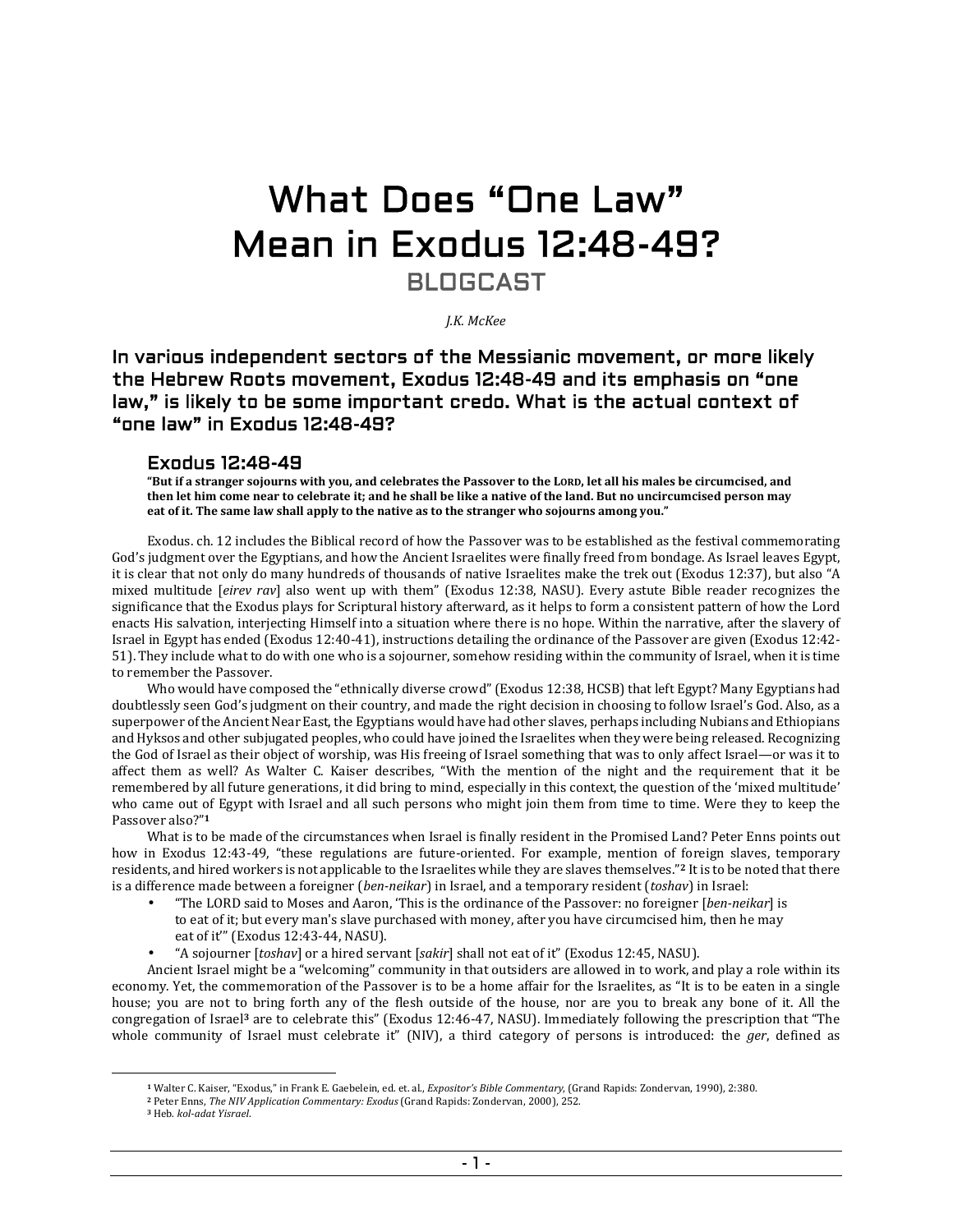"**sojourner, alien**" (*CHALOT*).**4** The *ger* (plural: *gerim*) is different from the foreigner or temporary resident, who might be a traveler through or a worker who will eventually leave, because an opportunity to be considered a formal part of the community of Israel along with the native is only offered to the *ger:* 

"And when a stranger [*ger*] shall sojourn with you and would keep the passover to the LORD, let all his males be circumcised, then he may come near and keep it; he shall be as a native of the land. But no uncircumcised person shall eat of it" (Exodus 12:48, RSV).

In communicating *v'ki-yagur itekha ger*, there is an expectation that an "alien" (NIV/NRSV) or "immigrant" (Common English Bible) will keep and eat of the Passover, and the prescription for doing so—and thus becoming like an *ezrach ha'eretz* or "a native of the land," with some level of rights to property inheritance in Canaan—is to go through the rite of circumcision. John I. Durham details, "Slaves bought and paid for, that is, owned outright and without question, must be circumcised before they can keep Passover. Those passing through, even those engaged for temporary work, are not to keep Passover. An outsider may be allowed to keep Passover only if he and his entire family are circumcised, that is admitted to the covenant community. One rule applies to all: circumcision."**<sup>5</sup>**

Following this it is asserted, "The same law [one law, RSV/NJPS/ATS/ESV] shall apply to the native as to the stranger who sojourns among you" (Exodus 12:49, NASU), *torah achat yih'yeh l'ezrach v'l'ger hagar b'tokkhem*. All who were to eat of the Passover sacrifice are to be circumcised, given the assertion "No uncircumcised male may eat of it" (Exodus 12:48, NASU). The summarizing statement about *torah achat* directly concerns how there are not two separate standards by which people are reckoned as Israelites here; physical circumcision reckons one as a "native of the land," ready to fully participate in Passover. In order for the native-born male to be a real "Israelite" ready to eat the Passover, he had to be circumcised; and in order for the *ger* to be reckoned as a native and keep the Passover, he had to be circumcised. It was not as though the *ger* had to be circumcised, and *also* pay an exorbitant amount of gold or silver. The same standard applies.

Beyond the specific issue of circumcision being the cause for either natives or sojourners fully participating in the Passover, what might *torah achat* represent for the wider jurisprudence of the Torah, in regard to natives and sojourners? In the estimation of Richard Elliot Friedman, at least, "The context here concerns the Passover statute, but this principle of treating a resident alien the same as any citizen will be repeated many (about fifteen) times in the Torah."**<sup>6</sup>**

Nahum M. Sarna also thinks that if a *ger* underwent circumcision, "Having done so, no discrimination between him and the citizen was allowed," and he is also right to confirm, "Just like an uncircumcised non-Israelite, so an uncircumcised Israelite was also excluded."**7** So, in a manner of speaking, it is theoretically possible in the Pentateuch for a number of nonethnic Israelites to be more "Israelite" in following the direction to keep Passover, if any ethnic Israelites are found to dismiss it, in finding themselves uncircumcised.

Anyone not native born of Israel, but who would be a sojourner in the community, would be in a rather odd predicament when it came time in the course of the year for the people to observe the Passover. Native male Israelites who were circumcised from the time of birth would be able to eat the Passover lamb without any problems. A family of sojourners, who had fully recognized and confessed faith in the God of Israel and His goodness, and were by no means idolaters, might stand out—if the males had not undergone circumcision—in not being able to fully participate in eating of the Passover.

Exodus 12:19 previously does state, "Seven days there shall be no leaven found in your houses; for whoever eats what is leavened, that person shall be cut off from the congregation of Israel, whether *he is* an alien [*ger*] or a native of the land [*ezrach ha'eretz*]" (NASU), indicating that during the season of Passover, a family of sojourners would have been able to partake of the unleavened bread and bitter herbs. Yet, even if so, they would have been incapable of entirely commemorating the focal point of salvation that delivered the chosen nation from bondage: the Passover lamb. If fully committed to Israel's God, circumcision of the male sojourners would need to be in order, so that they could partake of the Passover fully. Given the national significance that the Passover held for Israel, it would not seem very likely for sojourners within the community to always disregard full participation in it, with many committed to the One True God being aware of the prescription to be circumcised. That sojourners should be circumcised to fully participate in Passover is an impetus detected from Exodus 12:48-49. Many such sojourners undoubtedly, in becoming circumcised, went through a useful status change that permanently bound their progeny to the community of Israel.

What is circumcision *primarily for* in relation to Exodus 12:48-49? Is it for being a member of the community of Israel? Or is it for fully partaking of the Passover and eating of the Passover sacrifice?**8** It is easy to see how the central theme of Exodus 12:48-49 is not circumcision of the *ger*/sojourner, but rather *v'asah Pesach l'ADONAI*, "and would keep the passover to the LORD" (Exodus 12:4, RSV)—**the full observance of the Passover.** While it is tempting to think that Exodus 12:48- 49 presents circumcision as the entryway for the *ger*/sojourner into Ancient Israel; it is actually the commemoration of the Passover and remembrance of the Exodus which defines Israel and God's salvation activity on Israel's behalf, and is the real issue here. Full participation in the Passover requires circumcision, and then results in "native of the land" status being

**<sup>4</sup>** *CHALOT*, 64.

**<sup>5</sup>** John I. Durham, *Word Biblical Commentary: Exodus*, Vol 3 (Waco, TX: Word Books, 1987), 173.

**<sup>6</sup>** Richard Elliot Friedman, *Commentary on the Torah* (New York: HarperCollins, 2001), 212.

**<sup>7</sup>** Nahum M. Sarna, *JPS Torah Commentary: Exodus* (Philadelphia: Jewish Publication Society, 1991), 64.

**<sup>8</sup>** While *pesach* is often associated with the commemoration of Ancient Israel's deliverance from Egypt, let us not forget that the term can also be used in relation to "lambs for *pesaḥ*" or "sacrificial animals for *pesaḥ*" (*HALOT*, 2:948).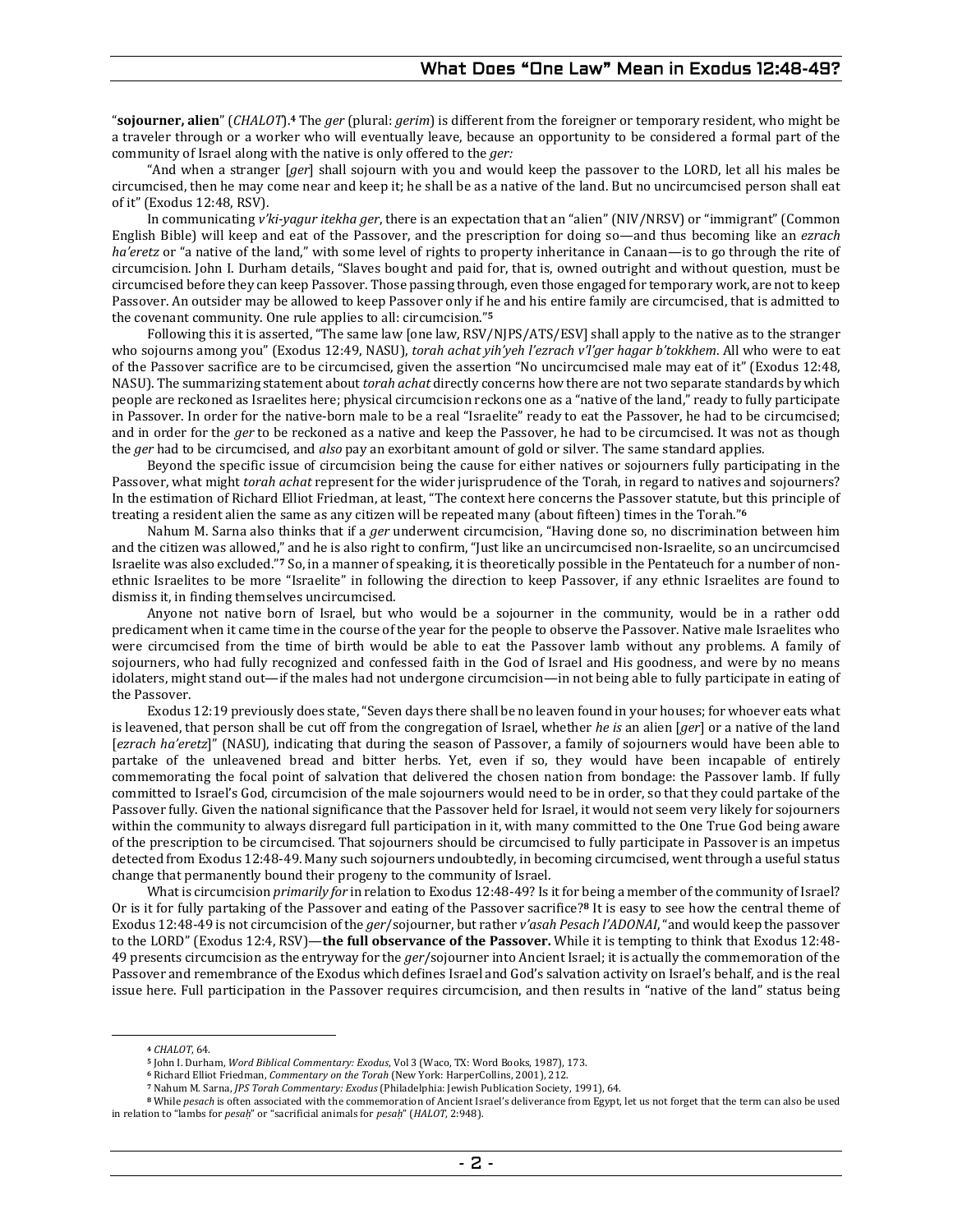granted to the sojourner. *Passover is actually to be the central focus of national identity in Ancient Israel*, of which being circumcised has a part.

In undergoing circumcision to fully observe the Passover, an outsider to Ancient Israel would undeniably be considered an Israelite, who could participate in all of the rights and privileges of being a member of the chosen nation, notably including the possibility of tribal inheritance (although this would require marrying into one of the tribes). Walter Bruggemann observes, "what matters is a readiness and willingness to be counted an Israelite, and that is signified by a readiness to be circumcised. Thus the regulation is inclusive (though obviously gender specific), but it is not careless or casual."**9** The stipulation of circumcision is also not that cumbersome. But be aware of how the Exodus 12:48-49 circumcision is not the later, sometimes rigorous, post-Maccabean process of a Greek or Roman proselytizing to Second Temple Judaism (b.*Keritot* 9a), encountered in the Apostolic Scriptures. Furthermore, circumcision in the Ancient Near East**10** was not as taboo as it was for the later classical civilizations of Greece and Rome.

What is the significance of circumcision here? Why is it that the males who would partake of the Passover have to be circumcised? Why not simply specify that anyone wanting to eat the Passover wash themselves thoroughly, or wear clothing a certain color, or put on a special hat or an accessory like some sash made from the Passover lamb's wool?

The narrative has provided an important clue as to why the Ancient Israelite males were to make sure they were circumcised before eating of the Passover. Leaving Egypt we see, "at the end of four hundred and thirty years, to the very day, all the hosts of the LORD went out from the land of Egypt" (Exodus 12:41, NASU), an affirmation that Abraham's descendants would only be in Egypt for a limited time (Genesis 15:13). God was faithful to make sure that Israel's bondage to Egypt eventually ended, and so being circumcised to keep the Passover, commemorating their freedom from oppression, would allow them to remember how He has kept His word to Abraham (cf. Genesis 17:10). With Israel having departed from Egypt, Bible readers witness the beginning of a singular community of God. Terence E. Fretheim observes,

"Circumcision is the distinctive factor because that is a sign of membership in the community of faith which confesses the God of the passover. This is not a new level of exclusivism but a recognition that passover is a festival for persons who have faith in this God. These others are invited to join that community by being circumcised, a sign that they have made the confession of this 'congregation' as their own. The experience of freedom is hereby integrated with the confession of faith in the God who liberates."**<sup>11</sup>**

Enns also astutely notes,

"The appeal to circumcision also emphasizes that, although the meal is to be celebrated inside the home, it is more properly considered a community affair. This is not private worship. It is a community of believers bound by circumcision to their covenant God."**<sup>12</sup>**

We should all agree with J.A. Motyer, who concludes, "That this is a community with two components, not two degrees or levels of membership, is rather more explicit in the Hebrew,"**13** making light of Exodus 12:47, which says *kol-adat Yisrael* are to remember the Passover, and we do not see any sort of discouragement for the sojourner to keep the Passover. Motyer squarely associates the sojourner as being a part of the assembly of Israel, stating, "The circumcised alien is able to come into full membership under the same principle as the native-born."**14** Israel is to be a people principally defined by the Passover and its theme of deliverance, though, *not* circumcision. In the analysis of Brian D. Russell,

"God's people are an inclusive community, not merely defined by ethnicity. God's people were created and sustained by God's gracious actions [like the Passover/Exodus]. The inclusion of a mixed group serves as a reminder that God's ultimate purpose for God's people is for them to serve as God's human's agents to extend God's salvation to all peoples and nations (cf. Gen 12:3; Exo 19:5-6; Matt 28:18-20)."**<sup>15</sup>**

Moving forward in salvation history, and noting Exodus 12:49, Motyer makes reference**16** to Ephesians 3:6 speaking of the nations' being "fellow heirs and fellow members of the body, and fellow partakers of the promise in Messiah Yeshua through the gospel" (NASU). In Messiah Yeshua, all Believers should remember the Passover for what it teaches not only about the deliverance of Ancient Israel from Egypt, but also our Lord's Last Supper, His sacrifice for our sins, and His resurrection from the dead (cf. 1 Corinthians 5:7). Such a Passover in Messiah is much more deep and significant for us to commemorate as Believers today, than what the Israelites of old were able to do, *as important as that was.*

The degree by which Yeshua's being offered up as our Passover sacrifice has changed some of the orientation of Exodus 12:48-49, inaugurating the era of New Covenant (Luke 22:20; cf. Jeremiah 31:31-34; Ezekiel 36:25-27), and perhaps altering the emphasis of how an outsider enters into the community of Israel (cf. Ephesians 2:11)—can be a debated issue among today's Messianic Believers. It can be easily recognized how various proponents of a One Law/One Torah theology, might suggest that physical circumcision of males is required to commemorate the Passover *seder* (which frequently lacks

**<sup>9</sup>** Walter Bruggemann, "The Book of Exodus," in Leander E. Keck, ed., et. al., *New Interpreter's Bible*, Vol. 1 (Nashville: Abingdon, 1994), 783.

**<sup>10</sup>** "[C]ircumcision was not an exclusively Israelite practice. Rather, the rite was common among most of those with whom Israel had direct contact...practiced in one form or another from at least the third millennium B.C....In these other ancient Near Eastern cultures, circumcision seems to have been chiefly a marriage or fertility rite, carried out either at puberty or as part of the prenuptial ceremony" (P.R. Williamson, "Circumcision," in T. Desmond Alexander and David W. Baker, eds., *Dictionary of the Old Testament Pentateuch* [Downers Grove, IL: InterVarsity, 2003], 122).

**<sup>11</sup>** Terence E. Fretheim, *Interpretation, A Bible Commentary for Teaching and Preaching: Exodus* (Louisville, KY: John Knox Press, 1991), 143.

**<sup>12</sup>** Enns, *Exodus*, 251.

**<sup>13</sup>** J.A. Motyer, *The Message of Exodus* (Downers Grove, IL: InterVarsity, 2005), 148.

**<sup>14</sup>** Ibid., 149.

**<sup>15</sup>** Brian D. Russell, "Exodus," in Joel B. Green and William H. Willimon, eds., *The Wesley Study Bible* (Nashville: Abingdon, 2009), 84.

**<sup>16</sup>** Motyer, *Exodus*, 149.